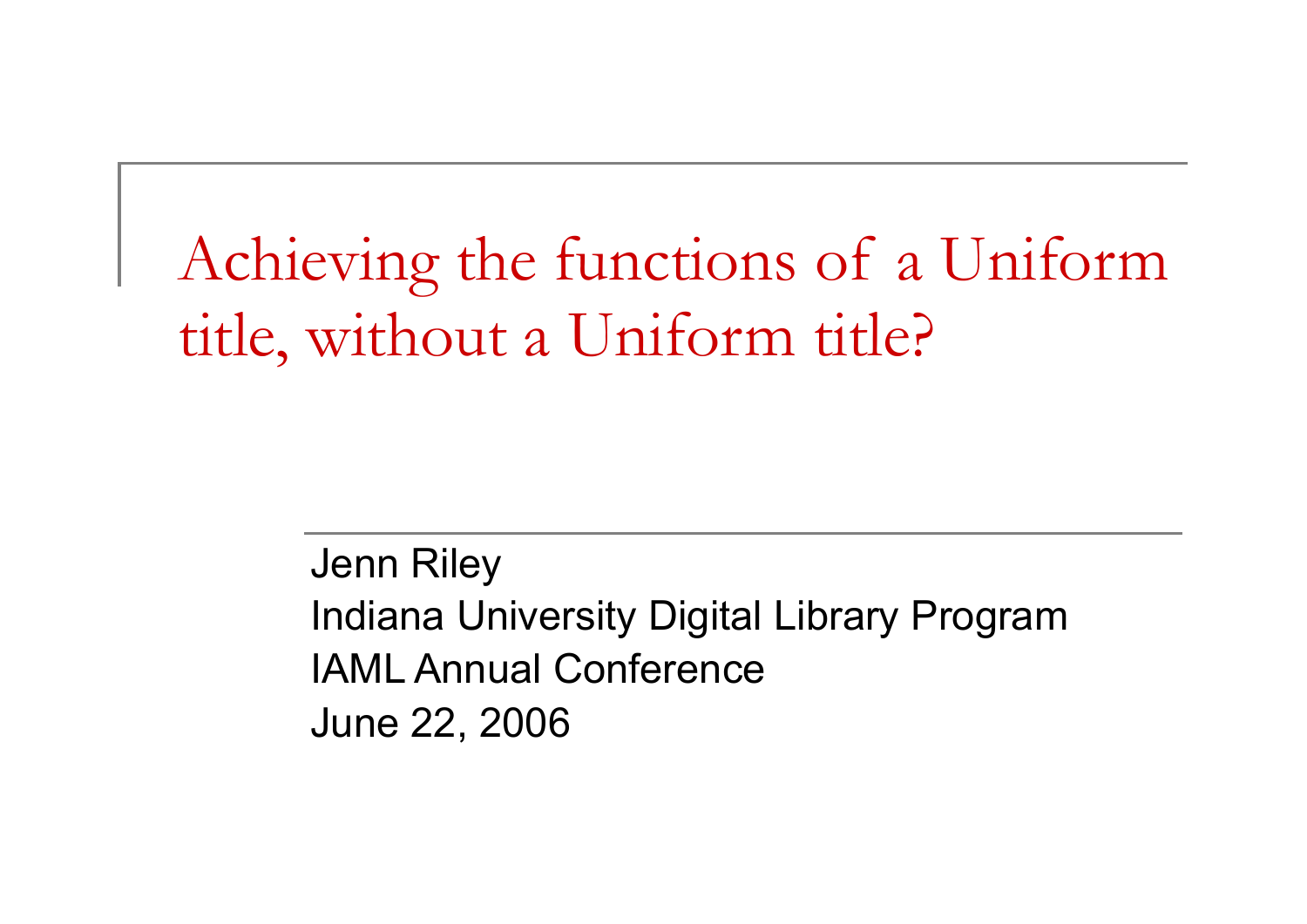# My perspective

- Familiar with American cataloging practice
- Work heavily outside of MARC
- Focus on metadata interoperability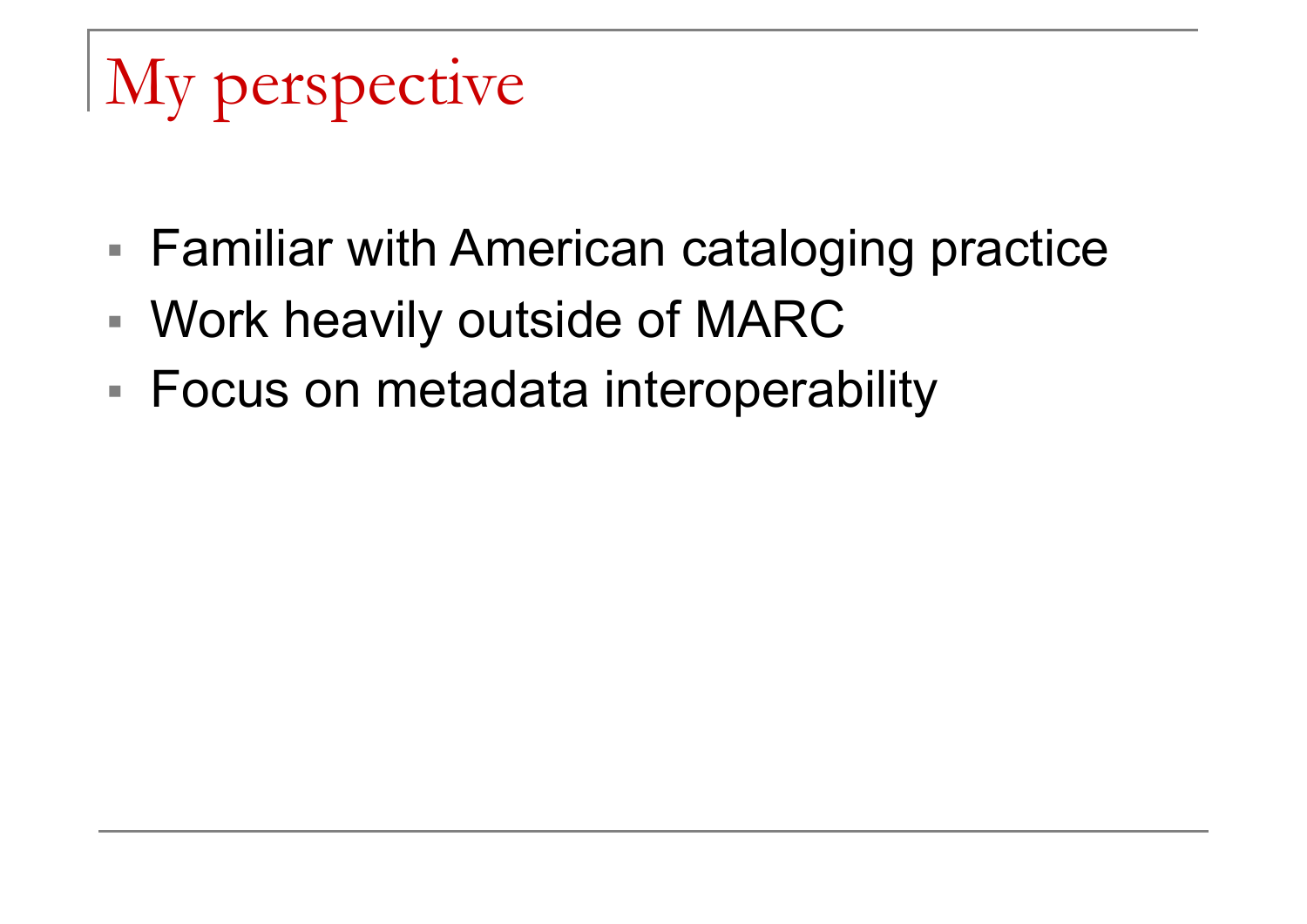#### Current environment

- Increasingly advanced retrieval systems
- Increase in metadata *not* in MARC/AACR
- Development of RDA

*Now* is the time to step back and think about Uniform titles. What are their functions, and are current practices the best way to achieve those functions?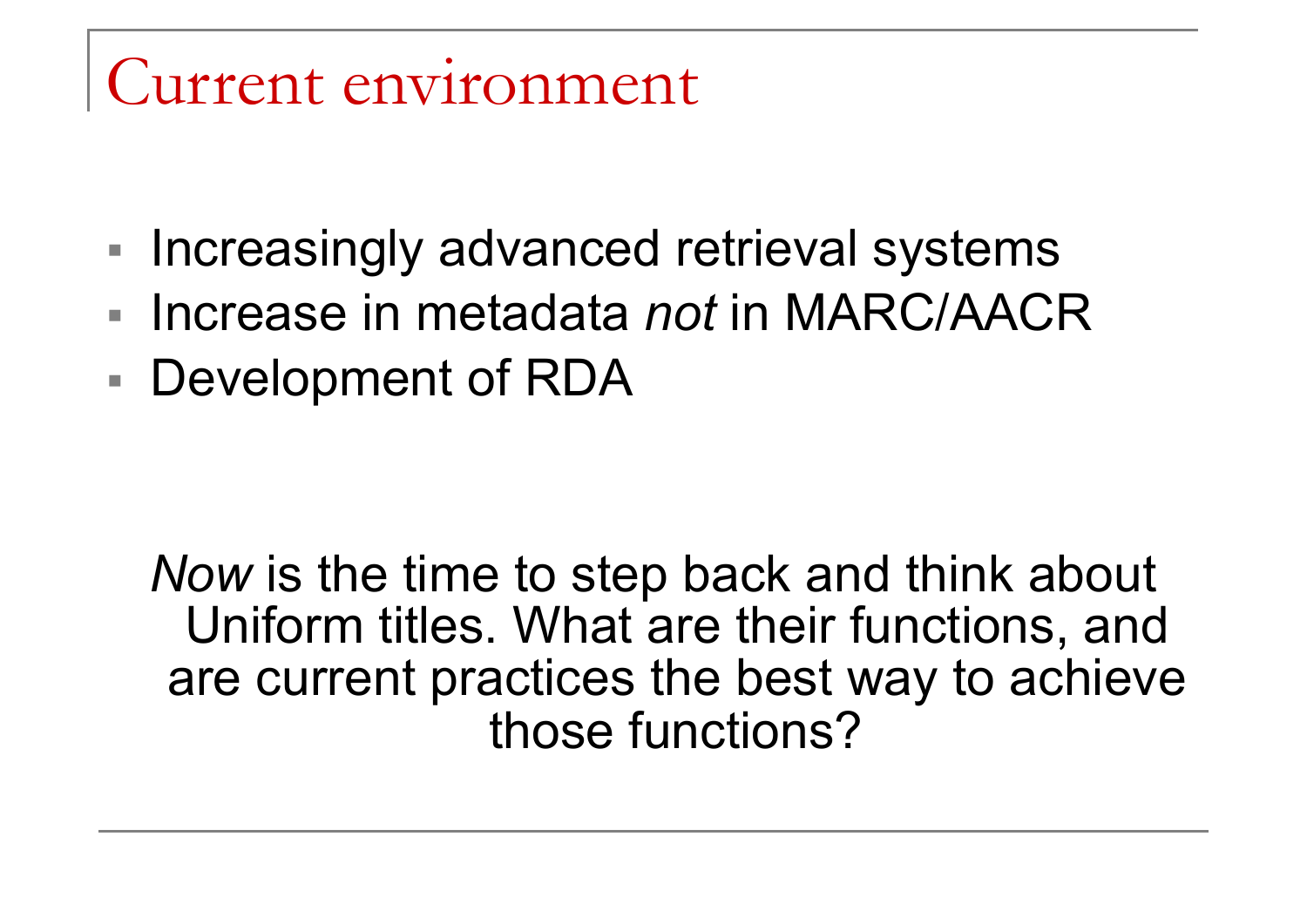## Functions of a Uniform title

- Collocation
- Disambiguation
- Often *poses* as a work identifier
- Convenient label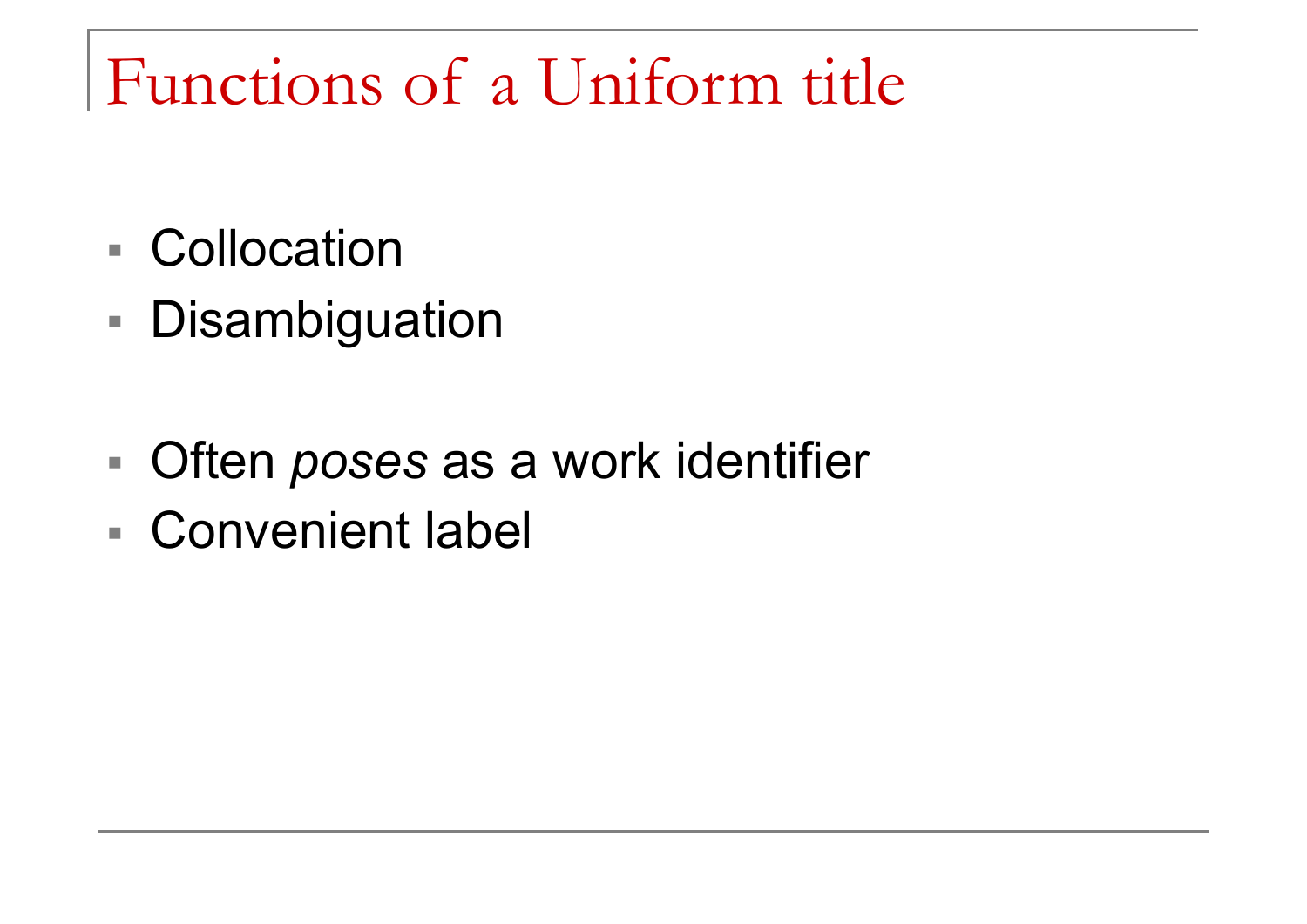#### Factors affecting the syntax of a Uniform title

- Structure
- Policy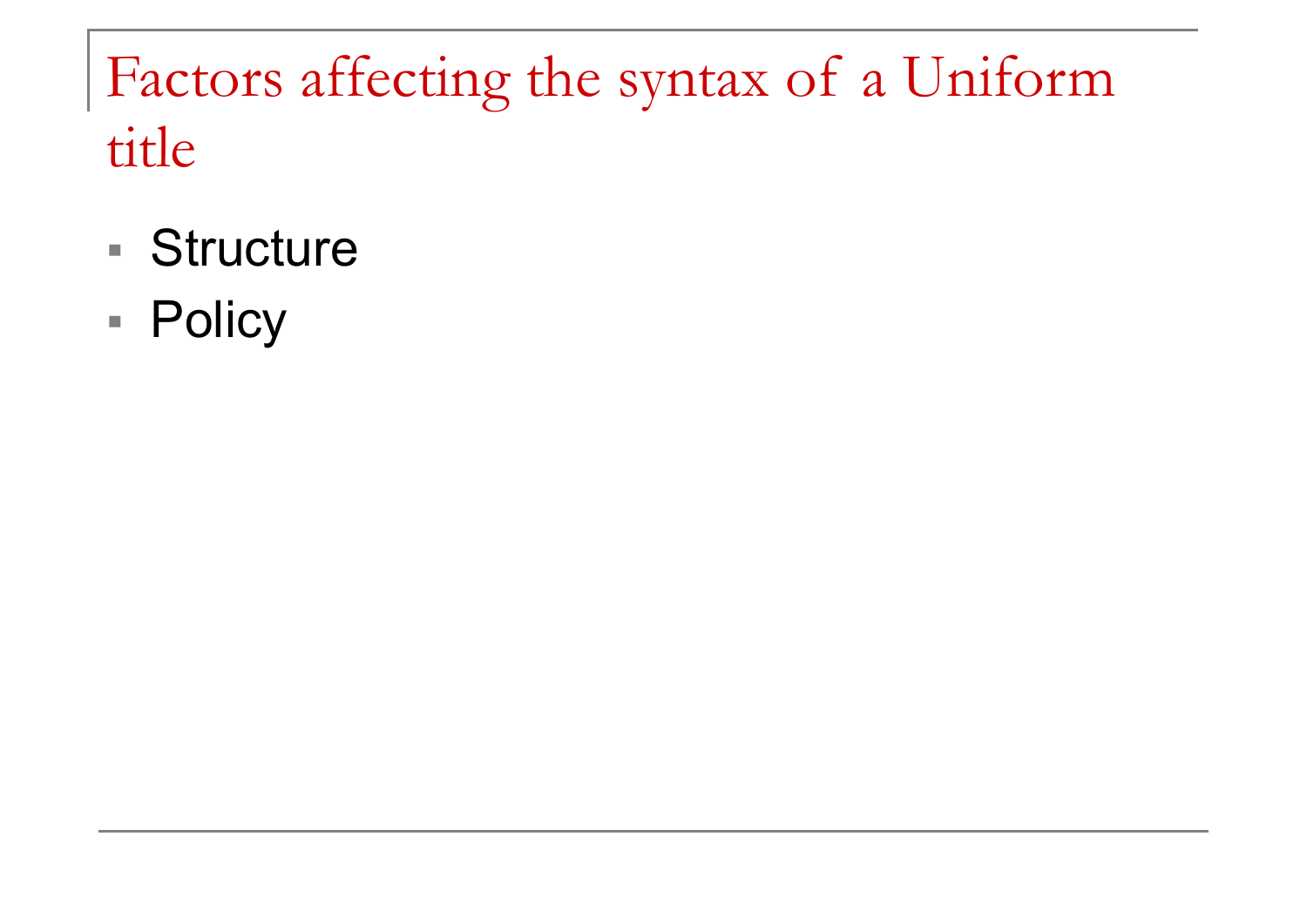## Collocation and disambiguation

- Still essential functions of a catalog(ue)
- Uniform titles originally achieved these goals by generating a (pseudo) unique name-title combination, and using that string for (most) every occurrence of that work
- Relational databases and related technologies can achieve these goals with back end structure, regardless of the form of the name-title string
- Many ILS have made the switch, transparently to catalogers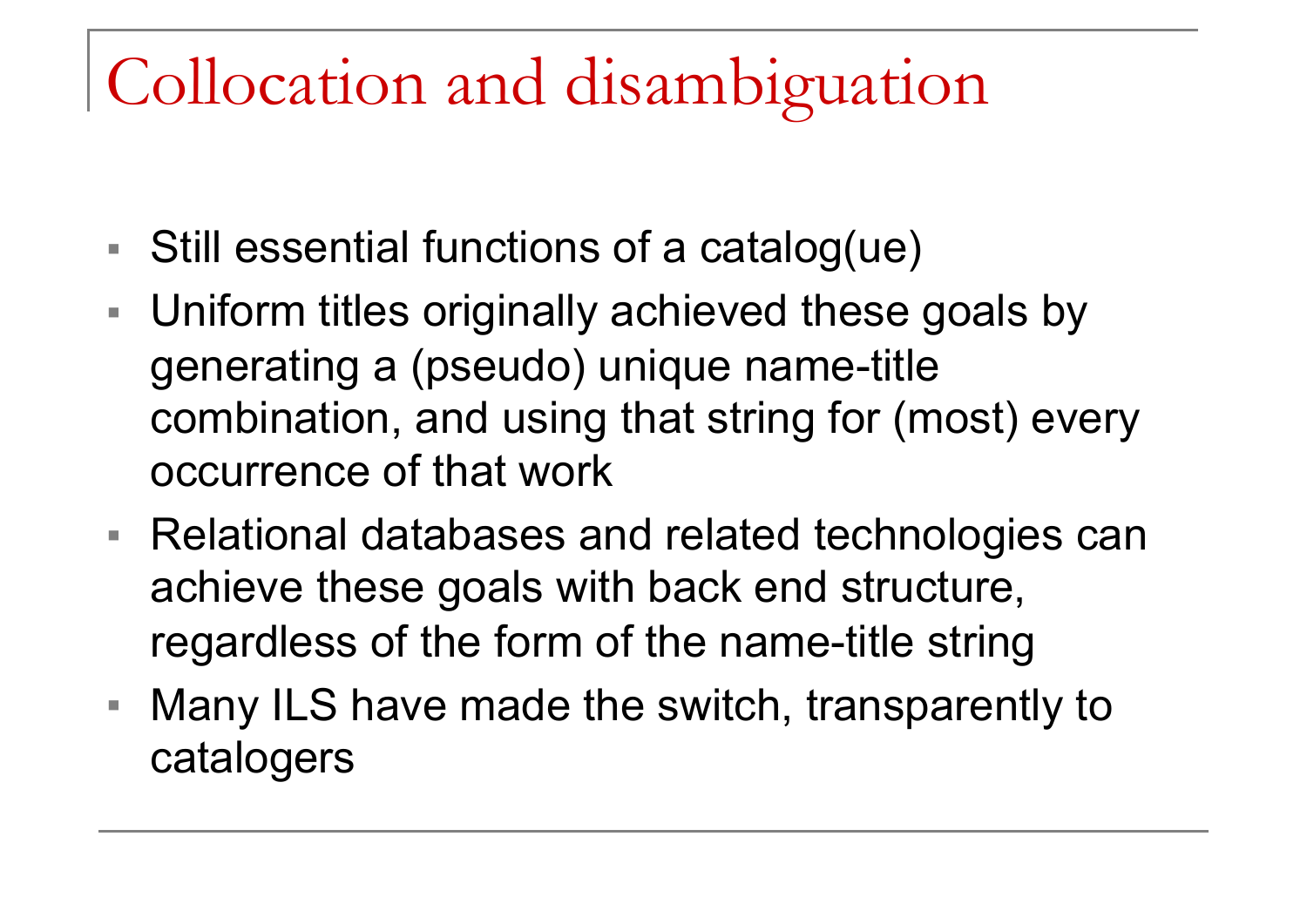## Matching a query to a work

- No longer acceptable to expect a user to type in the exactly correct string in order to get the right results
- Many strategies must work together to match queries to the correct work:
	- Authority files
	- ❑ Matching algorithms from the IR community
	- Disambiguation steps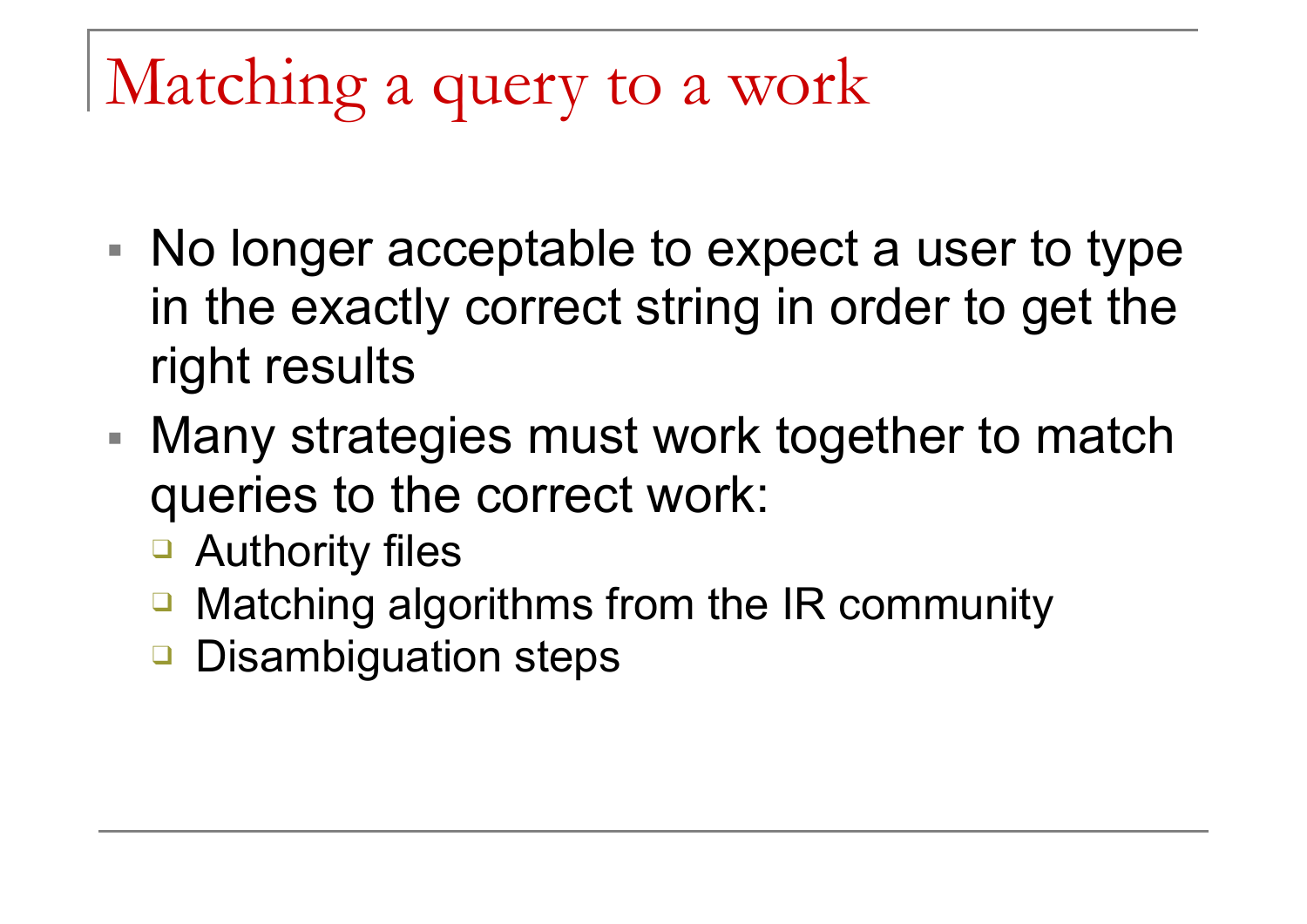## Work identifiers

- Uniform titles are *not* consistently work identifiers
	- ❑ Selections
	- ❑ arr.
	- ❑ Etc…
- Need to move towards:
	- System for true work identifiers (a [uniform] title could be simply a label)
	- □ Encoding relationships between works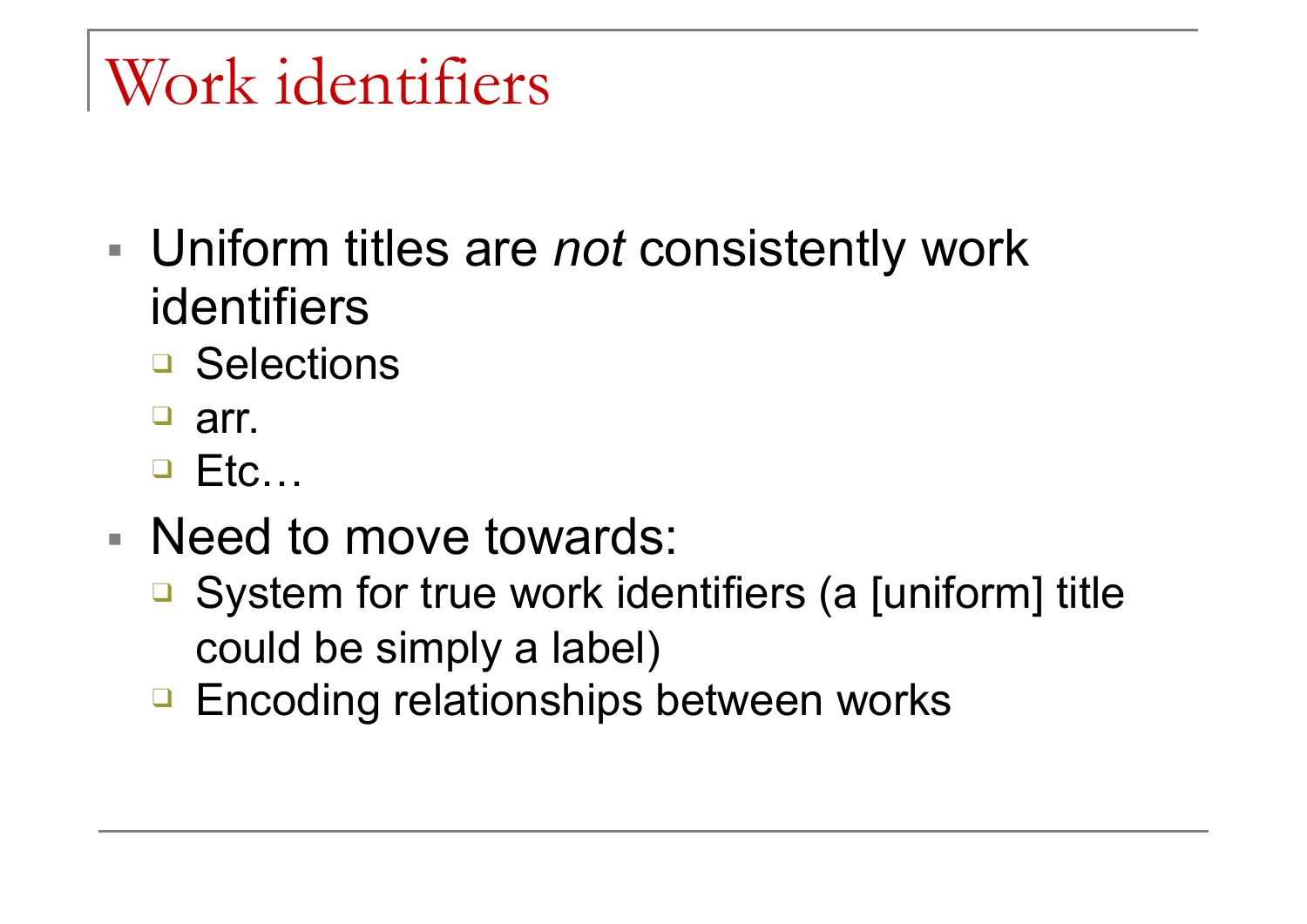# Display issues

- Need a compact label to display to users to help them identify the correct work
- This label doesn't necessarily have to be stored; could be generated when the page is rendered
- Elements users need to see may depend on:
	- ❑ Search conducted
	- ❑ Type of work
	- ❑ Types of resources matched
	- ❑ Scope of catalog
- Will require structural changes to catalog beyond just Uniform titles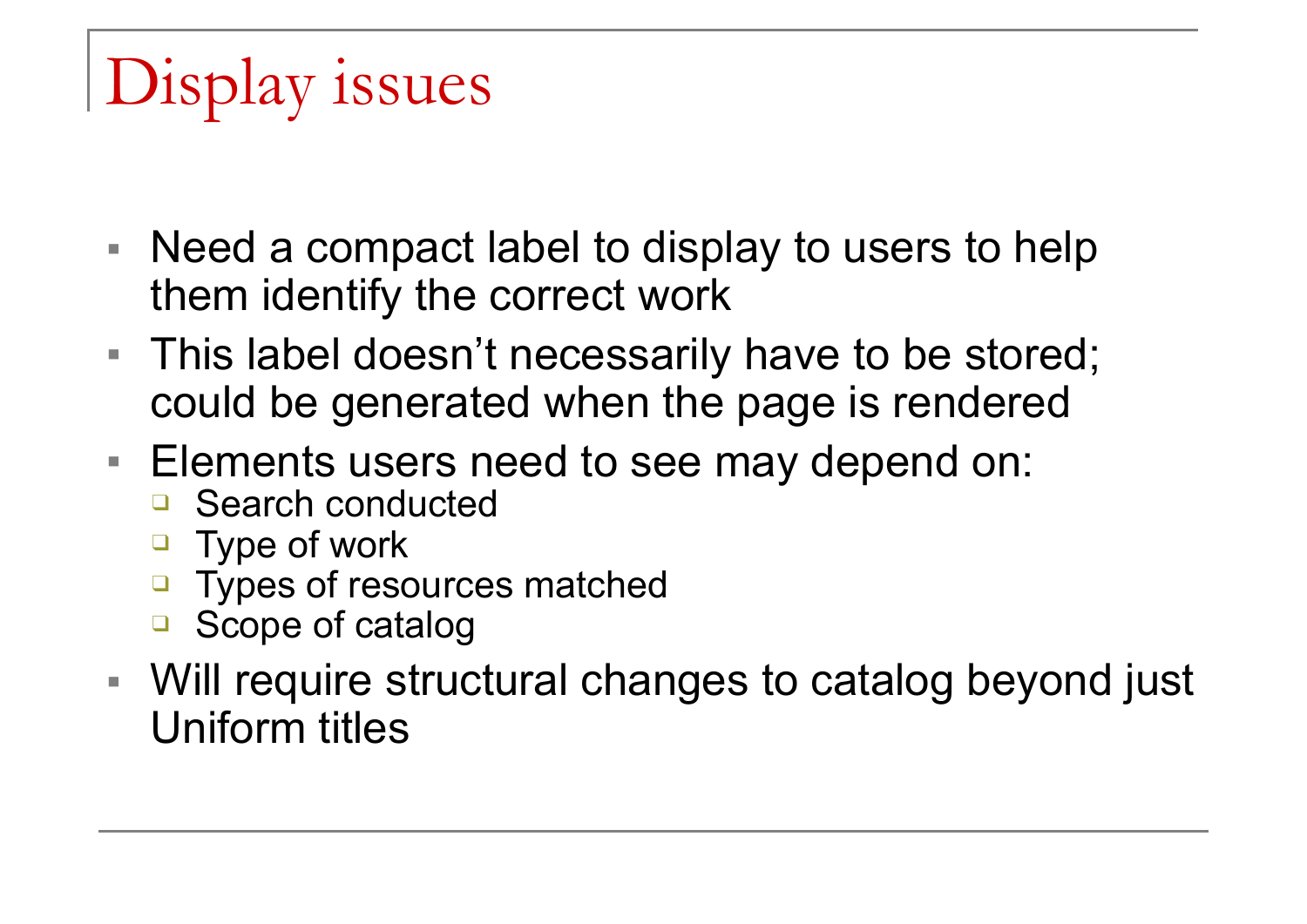## Some (incomplete) display possibilities

- Parts and arrangements, current
- Parts and arrangements, possible
- Further choices after selecting a work
	- ❑ Instrumentation and format
	- □ Add choice of language

■ Catalog displays *must* be flexible!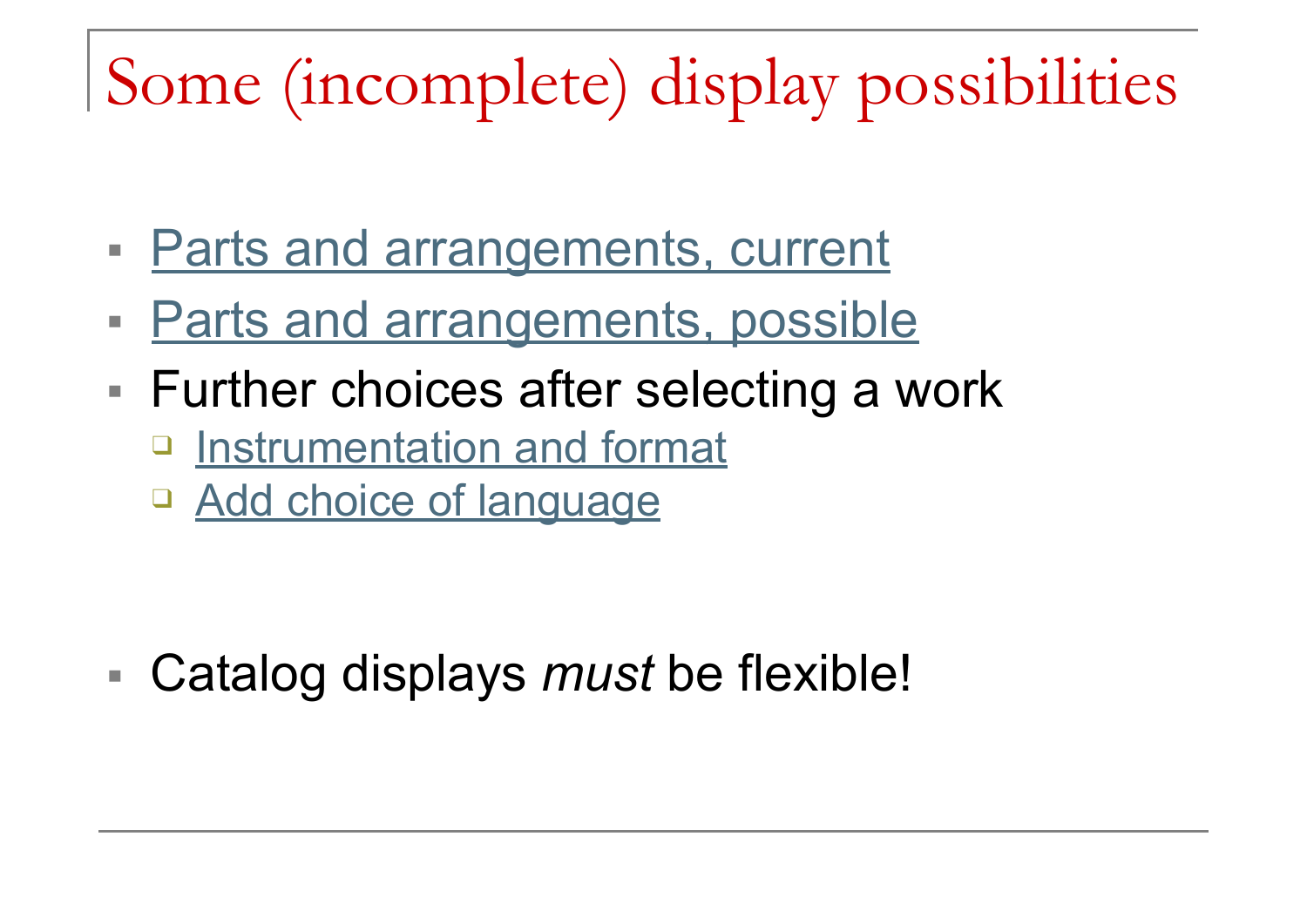## Functions of a Uniform title, revisited





This label can be anything we want; use as much or as little from current Uniform title practice as we like